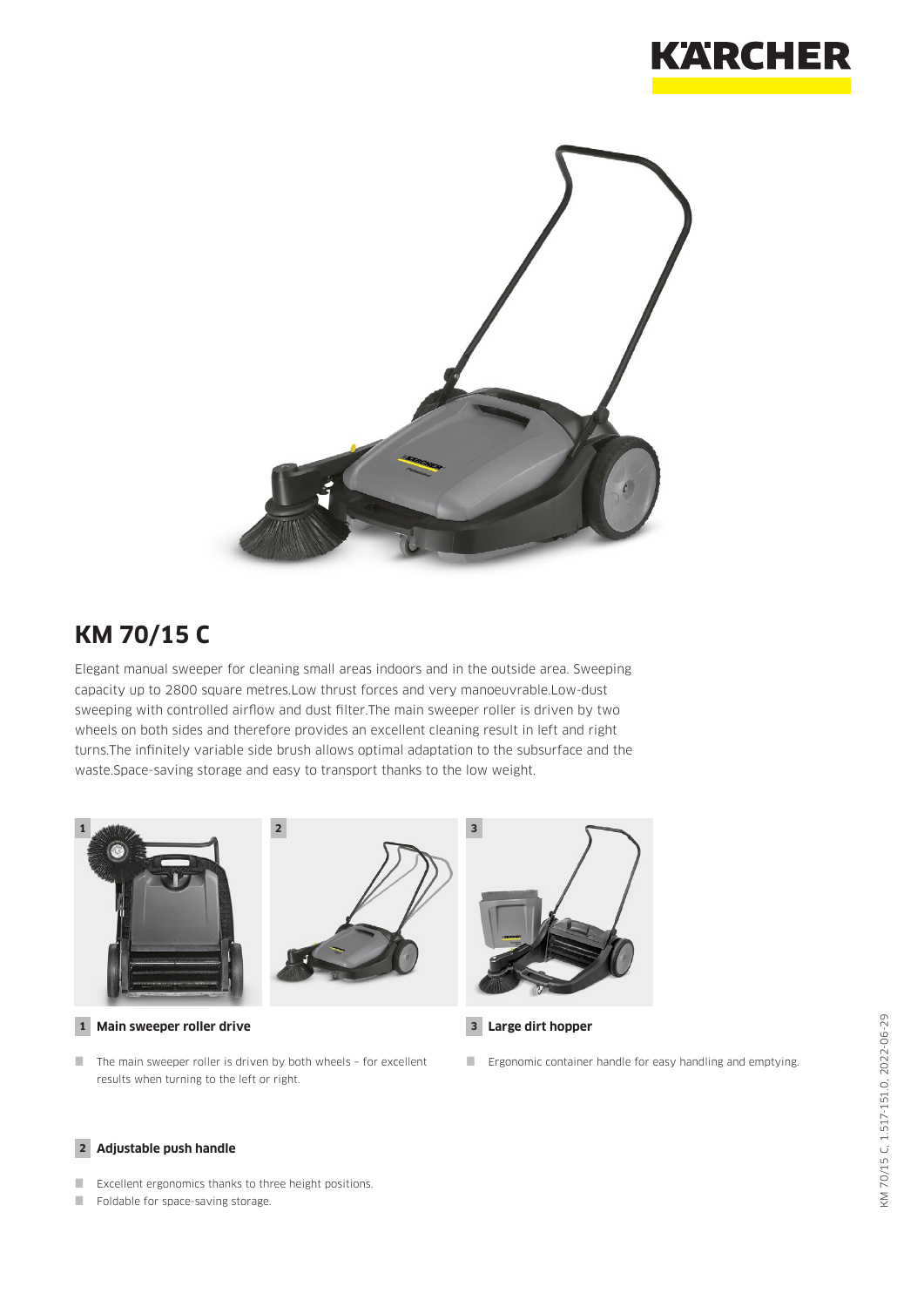# TECHNICAL DATA AND EQUIPMENT

### **KARCHER**



#### **KM 70/15 C**

- $\blacksquare$  Roller brush driven by both wheels
- Fold-down push handle
- 4x adjustable side brush

| <b>Technical data</b>            |               |                               |
|----------------------------------|---------------|-------------------------------|
| Order no.                        |               | 1.517-151.0                   |
| <b>EAN code</b>                  |               | 4039784718067                 |
| Drive type                       |               | manual                        |
| Max. area performance            | $m^2/h$       | 2800                          |
| <b>Working width</b>             | mm            | 480                           |
| Working width with 1 side brush  | mm            | 700                           |
| Tank volume, gross/net           |               | 42/20                         |
| Weight                           | kg            | 20                            |
| Dimensions (L x W x H)           | mm            | $1300 \times 810 \times 1040$ |
| Package weight                   | kg            | 23.14                         |
| Packaging dimensions (L x W x H) | <sub>mm</sub> | 795 × 400 × 935               |

#### **Equipment**

| Sweeper drive, manual                          |   |
|------------------------------------------------|---|
| Foldable push handle                           | ш |
| Dustpan principle                              | г |
| Outdoor use                                    |   |
| Indoor use                                     | г |
| $\blacksquare$ included in the scope of supply |   |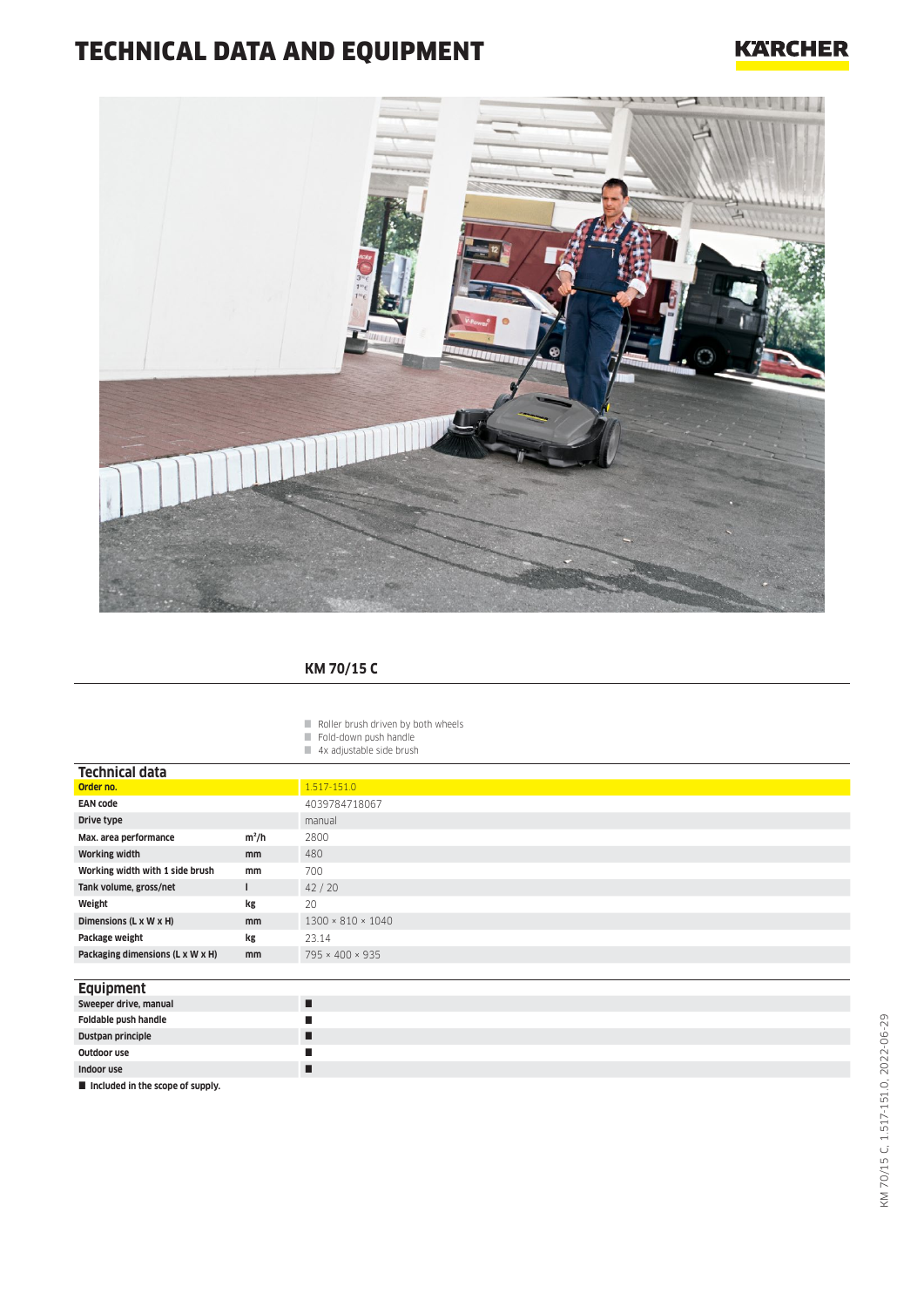### KM 70/15 C 1.517-151.0



|                               | Order no.                  | Installation ex<br>works | Length /<br>width | Diame-<br>ter | Price | <b>Description</b>                                                        |        |
|-------------------------------|----------------------------|--------------------------|-------------------|---------------|-------|---------------------------------------------------------------------------|--------|
| <b>Standard roller brush</b>  |                            |                          |                   |               |       |                                                                           |        |
| Standard roller brush         | 6.907-041.0                |                          | 480 mm            |               |       | Moisture-proof universal bristles, longlife, suitable for all<br>surfaces |        |
| Main sweeper roller, soft     |                            |                          |                   |               |       |                                                                           |        |
| Main sweeper roller, soft     | 2 6.903-995.0              |                          | 480 mm            |               |       | Sweeps fine dust on all surfaces indoors and outdoors                     | $\Box$ |
| locked in the scene of supply | $\Box$ Available according |                          |                   |               |       |                                                                           |        |

Included in the scope of supply.  $\Box$  Available accessories.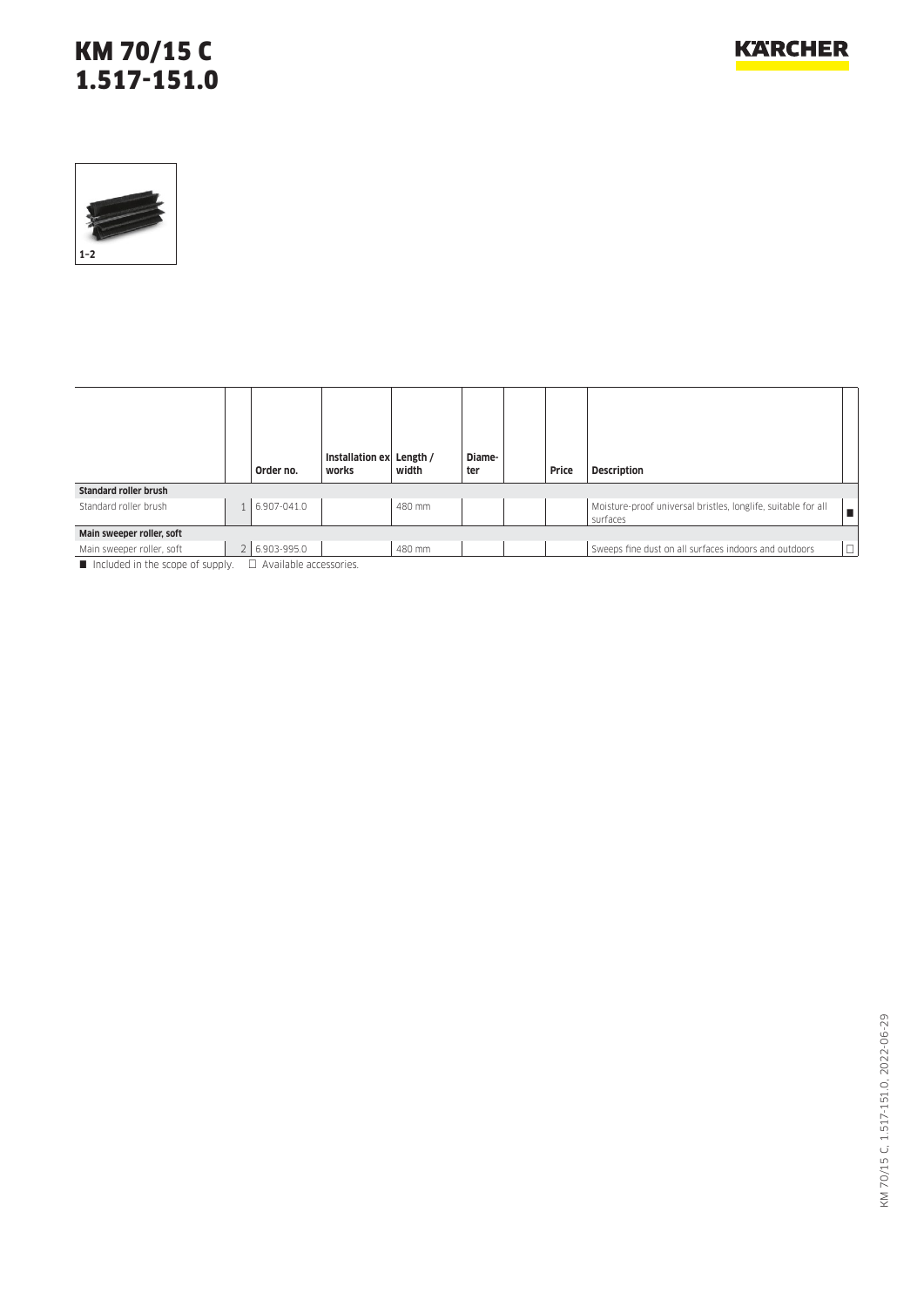### KM 70/15 C 1.517-151.0



|                              | Order no.   | Installation ex Length /<br>works | width | Diame-<br>ter | Price | <b>Description</b>                                                                                                          |
|------------------------------|-------------|-----------------------------------|-------|---------------|-------|-----------------------------------------------------------------------------------------------------------------------------|
| <b>Standard side brushes</b> |             |                                   |       |               |       |                                                                                                                             |
| Spare parts set side broom   | 2.884-935.0 |                                   |       | 330 mm        |       | Standard side brush with moisture-proof universal bristles<br>. .<br>for normal soiling on all surfaces. Extremely durable. |

 $\blacksquare$  Included in the scope of supply.  $\Box$  Available accessories.